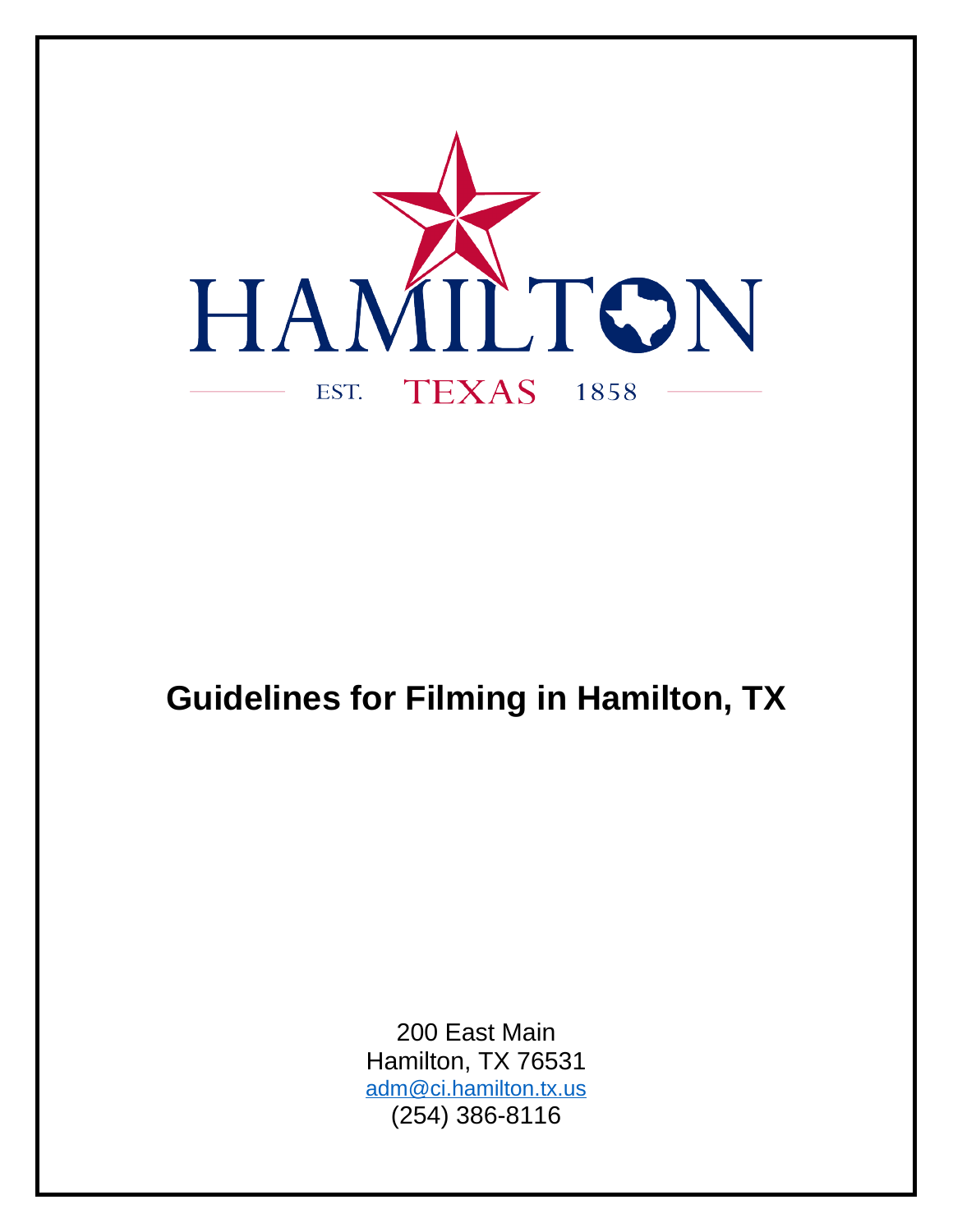## **Guidelines for Filming in Hamilton, TX**

I. Purpose

- II. City Control/City Manager Authority
- III. Permit Requirements and Fees
- IV. Application Fee
- V. Use of City Equipment and Personnel
- VI. Use of City-Owned Real Estate
- VII. Vehicles and Equipment
- VIII. Hours of Filming
- IX. Notification of Neighbors
- X. Certificate of Insurance
- XI. Damage to Public or Private Property
- XII. Hold Harmless Agreement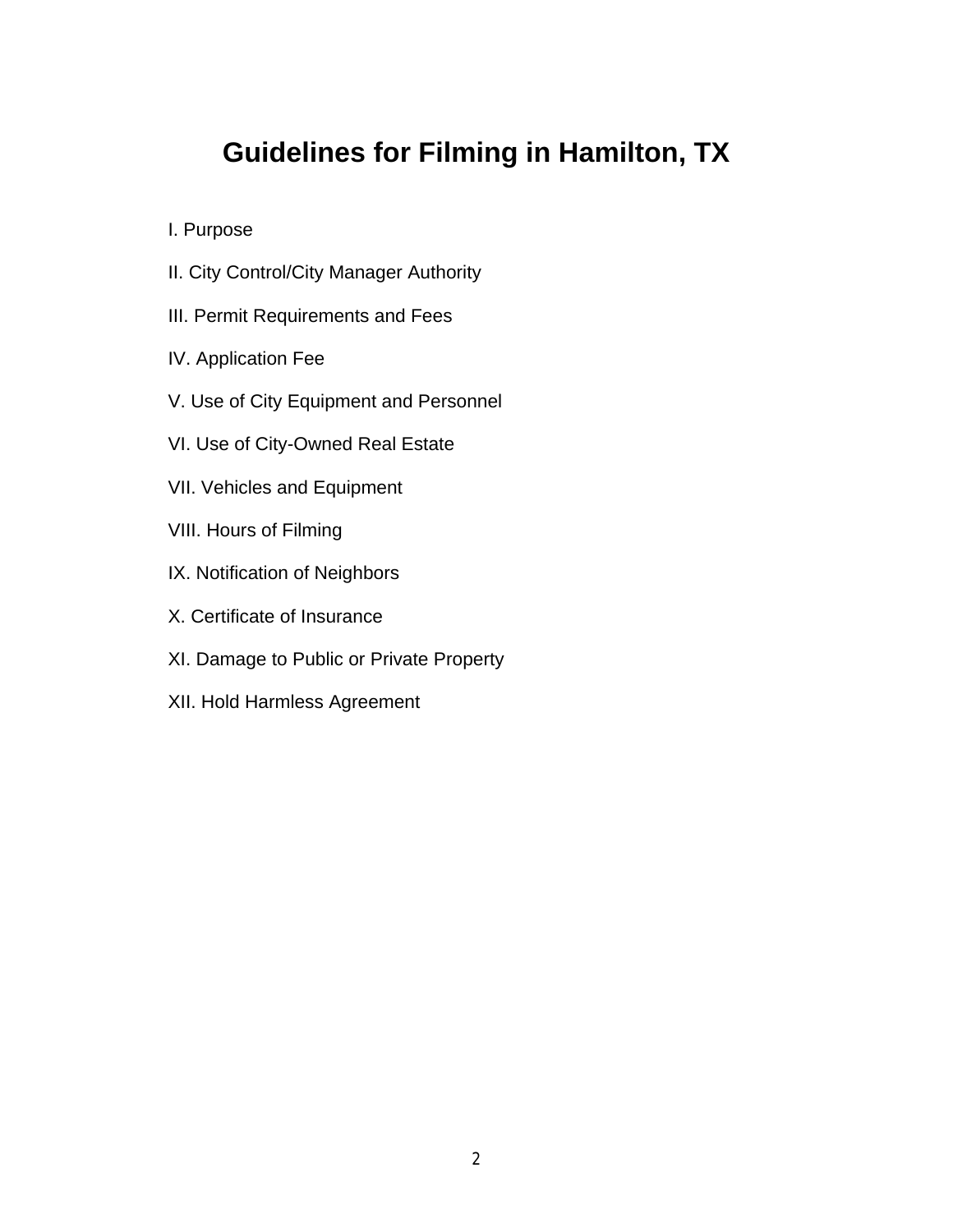## **Guidelines for Filming in Hamilton, Texas**

#### **I. PURPOSE**

The Guidelines contained in this policy are intended to create a program for promoting economic development activity within Hamilton and the vicinity of the City. The following Guidelines are also intended to protect the personal and property rights of Hamilton, Texas residents and businesses, and to promote the public health, safety and welfare. The City Manager reserves the right to impose additional regulations in the interest of public health, safety and welfare, or if otherwise deemed appropriate by the City Manager.

These Guidelines cover requests for commercial use of City-owned property (including but not limited to streets, rights-of-way, parks, and/or public buildings), commercial use of private property which may affect adjacent public or private property, and the use of City equipment and personnel in all types of motion picture production, including, but not limited to, feature films, television programs, commercials, music videos and corporate films.

#### **II. CITY CONTROL/CITY MANAGER AUTHORITY**

The City Manager may authorize the use of any street, right-of-way, park, or public building, equipment or personnel for commercial uses in the filming or taping of movies, television programs, commercials, or training films and related activities. In conjunction with these uses, the City Manager may require that any or all of the conditions and/or remuneration herein and as specified on the application be met as a prerequisite to that use.

The Applicant agrees that the City of Hamilton shall have exclusive authority to grant the Applicant the use of public streets, rights-of-way, parks and public buildings of the City, as well as authority to regulate the hours of production and the general location of the production. The City reserves the full and absolute right to prohibit all filming or to order cessation of filming in order to promote the public health, safety or welfare.

The Applicant shall allow City departments (e.g., Police, Fire, Building) to inspect all structures, property, devices and equipment to be used in connection with the filming and taping, as deemed appropriate by the City Manager.

#### **III. PERMIT REQUIREMENTS**

Before filing an application for filming in Hamilton, the Office of the City Manager must be contacted to discuss the production's specific filming requirements and the feasibility of filming in Hamilton, TX.

Any commercial producer who desires to undertake a commercial production in Hamilton is required to complete and return the attached application for filming to the Office of the City Manager, within the time frames below:

- **Commercials or episodic television:** a minimum of two (2) business days prior to the commencement of filming or any substantial activity related to the project.
- **Feature films:** a minimum of five (5) business days prior to the commencement of filming or any substantial activity related to the project.

#### **IV. APPLICATON FEE**

An application processing fee of \$25.00 should accompany each application for filming in Hamilton.

The City Manager may waive this fee upon proof of an organization's non-profit status or for any other reason deemed appropriate by the City Manager.

#### **V. USE OF CITY EQUIPMENT AND PERSONNEL**

The Applicant shall pay for all costs of any Police, Fire, Public Works, or other City personnel assigned to the project (whether or not specifically requested by the production). Remuneration rates for the use of any City equipment, including police cars and fire equipment, will be established on a case-by-case basis as determined by the City Manager. The Applicant shall pay all costs in full within ten (10) days after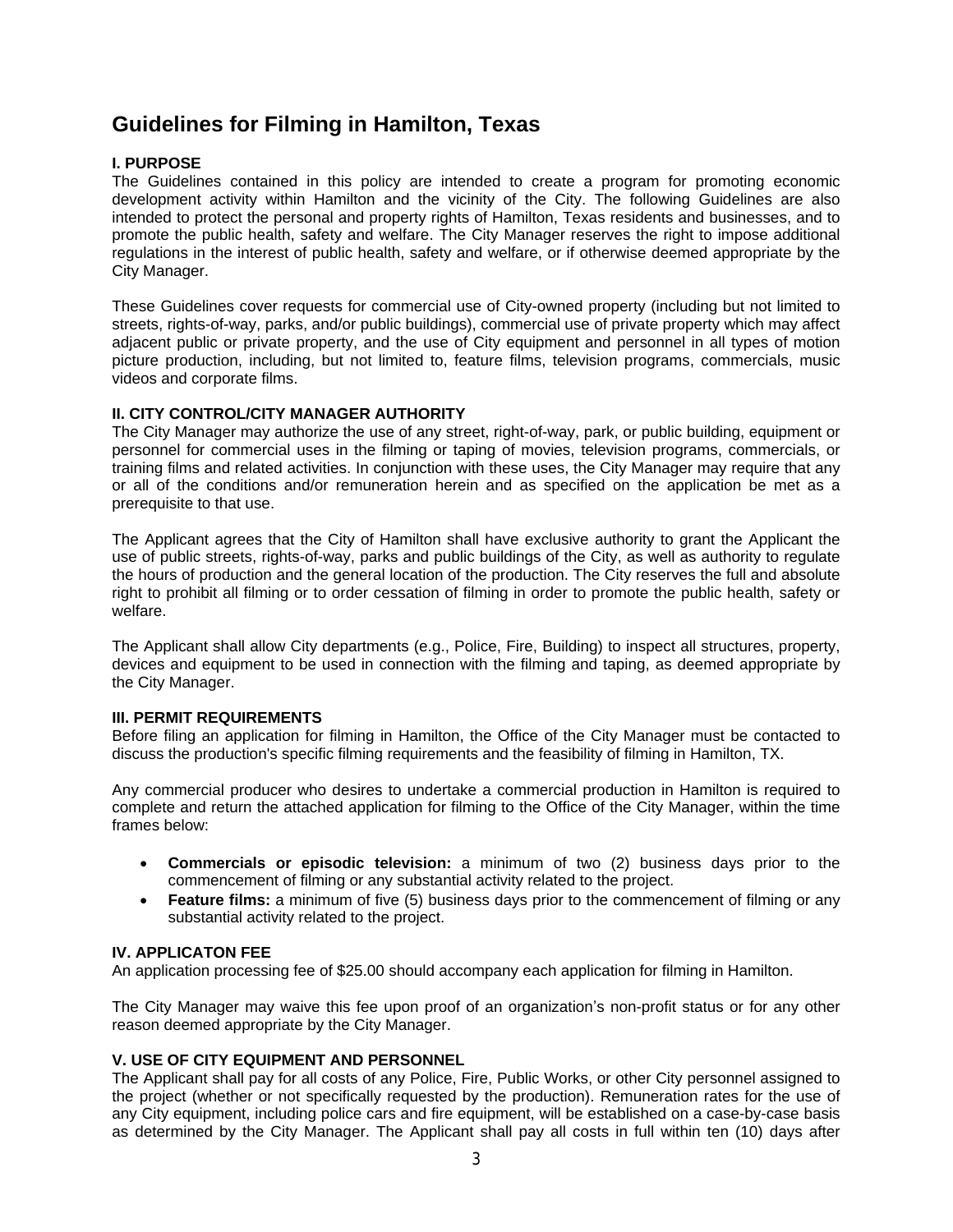receipt of an invoice for said costs. The City Manager may, at his/her discretion, require an advance deposit for all costs related City personnel and/or the use of City equipment.

The City Manager, in consultation with the Chief of Police and/or Fire Chief, shall have the authority to stipulate additional fire or police requirements and level of staffing for same, at any time during a film project if it is determined to be in the best interest of public health, safety and welfare, which cost shall be borne entirely by the Applicant.

Off-duty police officers and firefighters shall be paid by the production company at a rate no less than one and one-half times their hourly rate.

#### **VI. USE OF CITY-OWNED REAL ESTATE**

The City Manager may authorize the use of any street, right-of-way, park or public building, use of Hamilton, Texas name, trademark or logo and/or use of City equipment and/or personnel for commercial uses in motion picture production. In conjunction with these uses, the City Manager may require that any or all of the conditions and/or remuneration as specified herein and on the application be met as a prerequisite to that use. A security or damage deposit may be required within the discretion of the City Manager.

The Applicant shall reimburse the City for inconveniences when using public property. Following is the rate schedule:

| Activity                                                                    | Cost per calendar day<br>maximum of ___ hours/day |
|-----------------------------------------------------------------------------|---------------------------------------------------|
|                                                                             |                                                   |
| Total or disruptive use (regular operating hours) of a public building,     | \$500 per day                                     |
| park, right-of-way, or public area                                          |                                                   |
| Partial, non-disruptive use of a public building, park, right-of-way, or    | \$250 per day                                     |
| public area                                                                 |                                                   |
| Total closure or obstruction of public street or right-of-way, including    | \$50 per block, per day                           |
| parking lots and on-street parking                                          |                                                   |
| Partial closure or obstruction of public street or right-of-way, including  | \$25 per block, per day                           |
| parking lots and on-street parking                                          |                                                   |
| Use of City parking lots, parking areas, and City streets (for the purpose  | \$50 per block or lot, per                        |
| of parking film trailers, buses, catering trucks, and other large vehicles) | day                                               |
|                                                                             |                                                   |

The Applicant acknowledges and agrees that the City of Hamilton, Texas, possesses and retains exclusive authority to grant the Applicant a revocable license for the use of its name, trademark, and logo, public streets, rights-of-way, parks and buildings of the City as well as control over the hours of production and the general location of the production. The City reserves the full and absolute right to prohibit all filming or to order cessation of filming activity in order to promote the public health, safety and/or welfare.

#### **VII. VEHICLES AND EQUIPMENT**

The Applicant shall provide a report listing the number of vehicles and types of equipment to be used during the filming, including proposed hours of use and proposed parking locations. Such locations will need to be specifically approved by the City Manager. On-street parking or use of public parking lots is subject to City approval.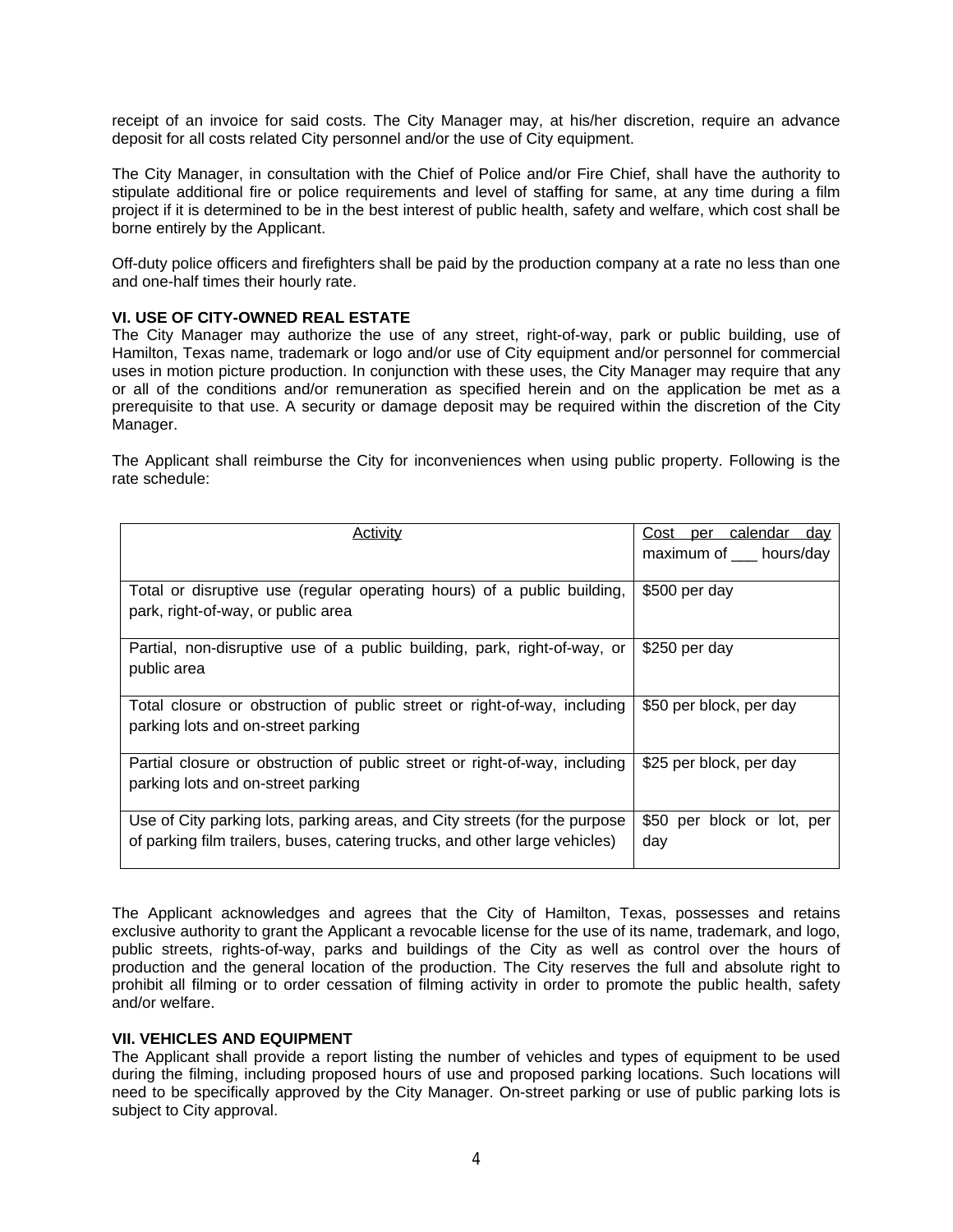The use of exterior lighting, power generators, or any other noise- or light-producing equipment requires on-site approval of the City Manager.

#### **VIII. HOURS OF FILMING**

Unless express written permission has been obtained from the City Manager in advance, and affected property owners, tenants and residents have been notified, filming will be limited to the following hours:

Monday through Friday: 7:00 a.m. to 9:00 p.m. Saturday, Sunday and holidays: 8:00 a.m. to 8:00 p.m.

#### **IX. NOTIFICATION OF NEIGHBORS**

The Applicant shall provide a short written description, approved by the City Manager, of the schedule for the proposed production to the owners, tenants and residents of each property in the affected neighborhood(s). The Applicant, or his or her designee, shall make a good faith effort to notify each owner, tenant and resident of all such property, and shall submit, as part of this application, a report noting owners, tenants and/or residents' comments, along with their signatures, addresses and phone numbers. Based upon this community feedback, and other appropriate factors considered by the City Manager, the City Manager may grant or deny the filming application.

#### **X. CERTIFICATE OF INSURANCE**

The Applicant shall attach a valid certificate of insurance, issued by a company authorized to conduct business in the state of Texas, naming the City of Hamilton and its agents, officers, elected officials, employees and assigns, as additional insured, in an amount not less than \$1,000,000 general liability, including bodily injury and property damage with a \$5,000,000 umbrella; and automobile liability (if applicable) in an amount not less than \$1,000,000 including bodily injury and property damage.

#### **XI. DAMAGE TO PUBLIC OR PRIVATE PROPERTY**

The Applicant shall pay in full, within ten (10) days of receipt of an invoice, the costs of repair for any and all damage to public or private property, resulting from or in connection with, the production, and restore the property to its original condition prior to the production, or to better than original condition.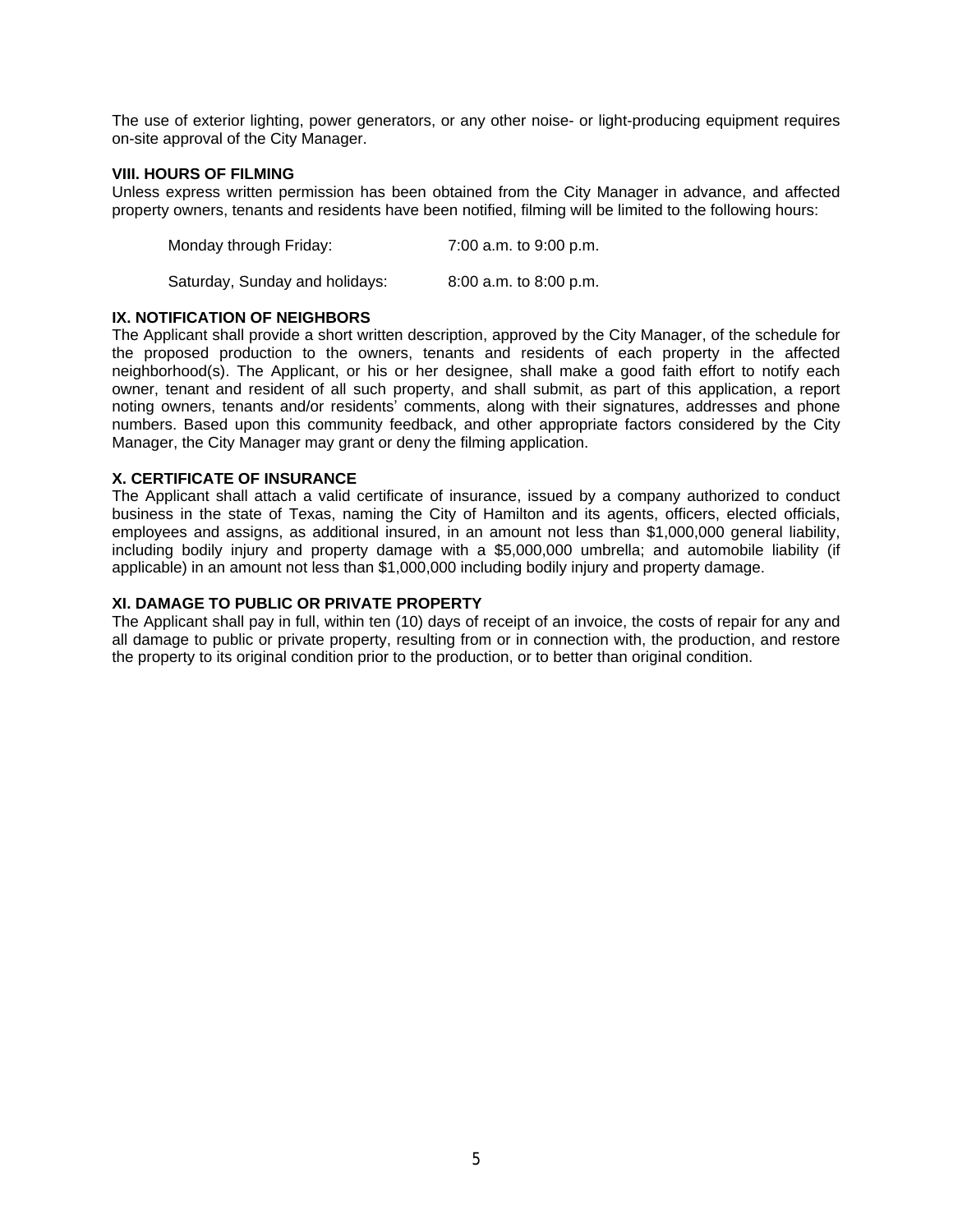#### XII. HOLD HARMLESS AGREEMENT

The Applicant shall sign the following Hold Harmless Agreement holding the City harmless from any claim that may arise from their use of designated public property, right-of-way, or equipment in conjunction with the permitted use:

I certify that I represent the firm which will be performing the filming/taping at the locations specified on the attached permit application. I further certify that I and my firm will perform in accordance with the directions and specifications of The City of Hamilton, Texas, and that I and my firm will indemnify and hold *harmless the City of Hamilton, Texas and its elected officials, officers, servants, employees, successors, agents, departments and assigns from any and all losses, damages, expenses, costs and/or claims of* every nature and kind arising out of or in connection with the filming/taping and other related activities *engaged in pursuant to this Application.*

I further certify that the information provided on this Application is true and correct to the best of my knowledge, and that I possess the authority to sign this and other contracts and agreements with the City *of Hamilton, Texas on behalf of the firm.*

Signed: \_\_\_\_\_\_\_\_\_\_\_\_\_\_\_\_\_\_\_\_\_\_\_\_\_\_\_\_\_\_\_\_

 $\blacksquare$  Title:

Date: \_\_\_\_\_\_\_\_\_\_\_\_\_\_\_\_\_\_\_\_\_\_\_\_\_\_\_\_\_\_\_\_\_\_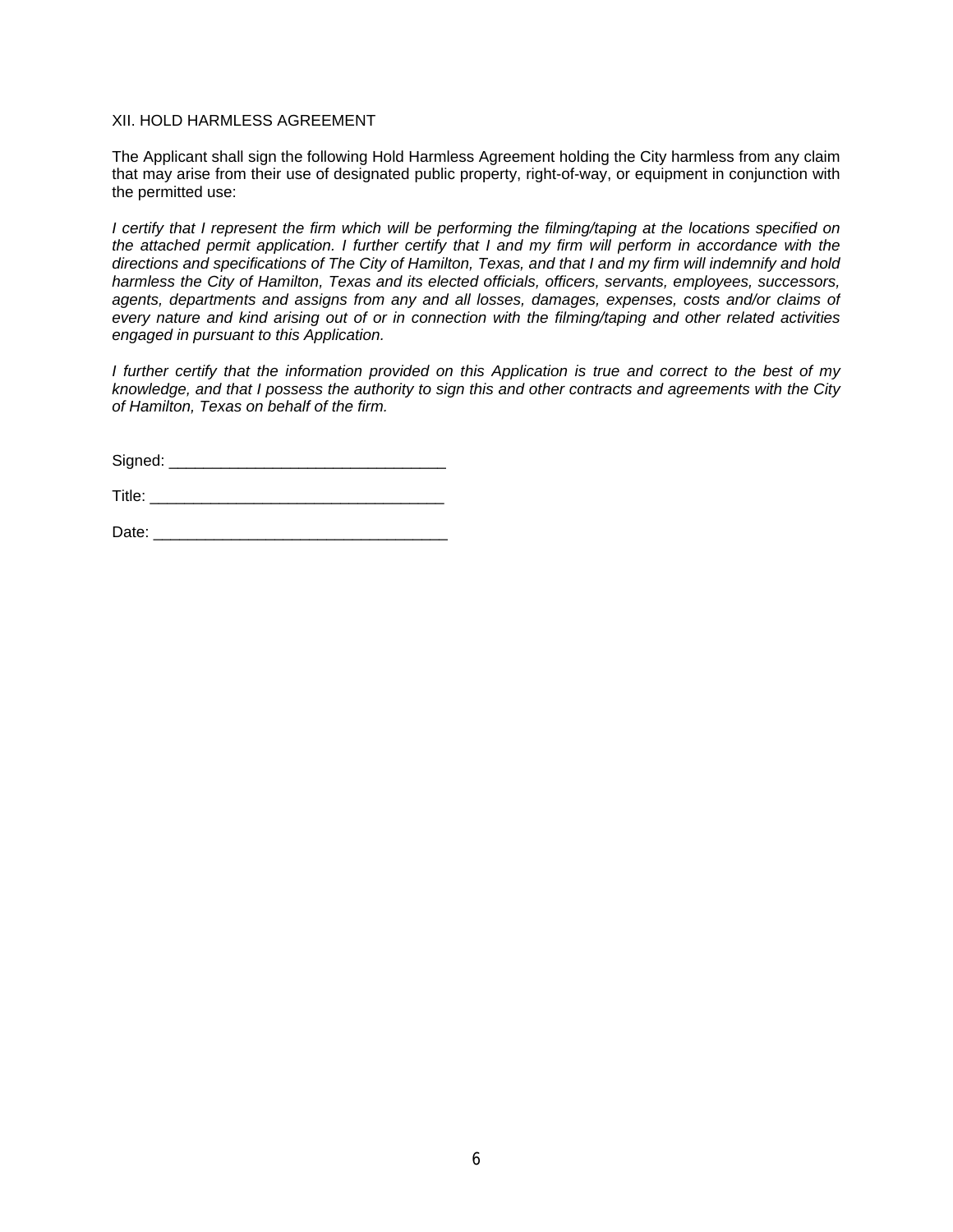#### THE CITY OF HAMILTON, TX

### **Application for Commercial Filming**

Title of project

Type of production (feature film, television production, commercial, corporate, music video, etc.)

Proposed Filming Locations (attach additional pages if necessary)

Date(s) of prep/filming

**Primary Contact** 

Name

Cell phone

Email

Location Manager (if different from Primary Contact)

Name

Cell phone

Email

Production Company Information

Name of Production Company

Address

City/State/Zip

Web Site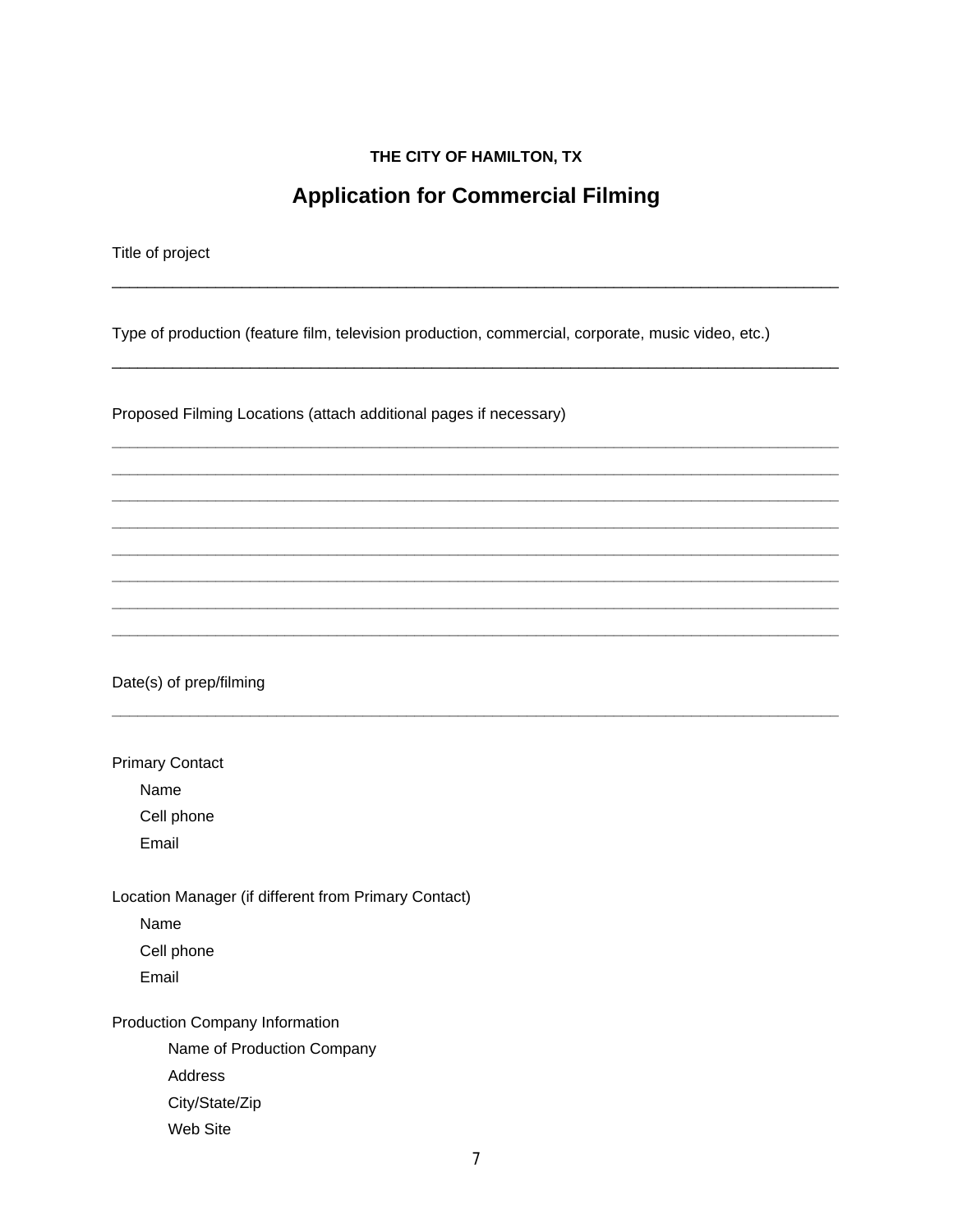Primary Contact's Name Primary Contact's Phone Primary Contact's Email

Is this production already in contact with the Texas Film Commission? \_\_\_\_\_\_\_\_\_\_

If yes, who is your contact at the Texas Film Commission? -

Name

Phone

Email

#### **PRODUCTION** (*Attach additional sheets if necessary.)*

1. Production schedule and activities, including stunts, pyrotechnics, special effects, aerial photography, amplified sound or use of animals: (Give dates and times and rain dates. Hours should include set-up, holding of sets and restoration.)

2. Approximate number of persons involved with the production, including cast and crew:

3. Anticipated need of City personnel, equipment or property:

- 4. Public areas in which public access will be restricted during production:
- 5. Describe alterations to public property:
- 6. Number and type of production vehicles to be used and location(s) where vehicles will be parked:
- 7. Location where crew will be fed, if not at filming location:
- 8. Location where extras will be held, if not at filming location:
- 9. Please attach map of anticipated street closure(s) or other public area use.